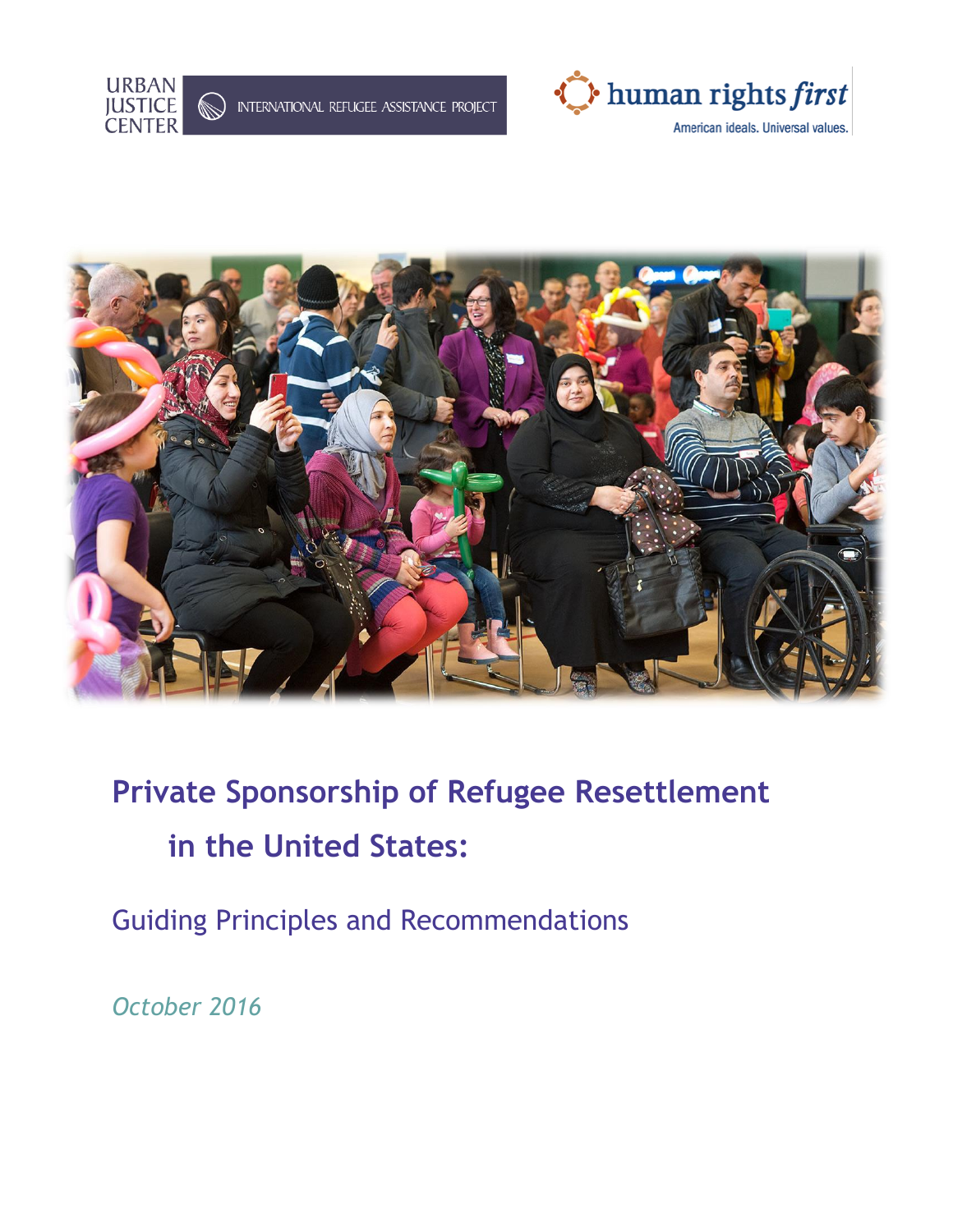# Acknowledgements

This report was written by Vasudha Talla, with the assistance of IRAP and Human Rights First. This report also benefited from extensive input from Kathleen Newland, Senior Fellow at the Migration Policy Institute. Finally, IRAP and Human Rights First also wish to thank the many individuals and organizations who provided helpful comments on various drafts of this paper.

*Cover photo: Welcome reception for Syrian refugees on Prince Edward Island, © Government of Prince Edward Island.*

# **Contents**

|     | Private Sponsorship of Refugee Resettlement in the United States: Guiding Principles and |  |
|-----|------------------------------------------------------------------------------------------|--|
| I.  |                                                                                          |  |
| Ш.  | Background on Refugee Private Sponsorship Programs in the United States and Abroad       |  |
| Ш.  | Legal Authority for Creation and Funding of a Private Sponsorship Program  6             |  |
| IV. | Ensuring that Private Sponsorship Does Not Displace Other Refugee Resettlement to        |  |
| V.  | Refugees Admitted through Private Sponsorship Program Would Undergo Identical            |  |
| VI. |                                                                                          |  |
|     |                                                                                          |  |
|     |                                                                                          |  |
| IX. |                                                                                          |  |
|     |                                                                                          |  |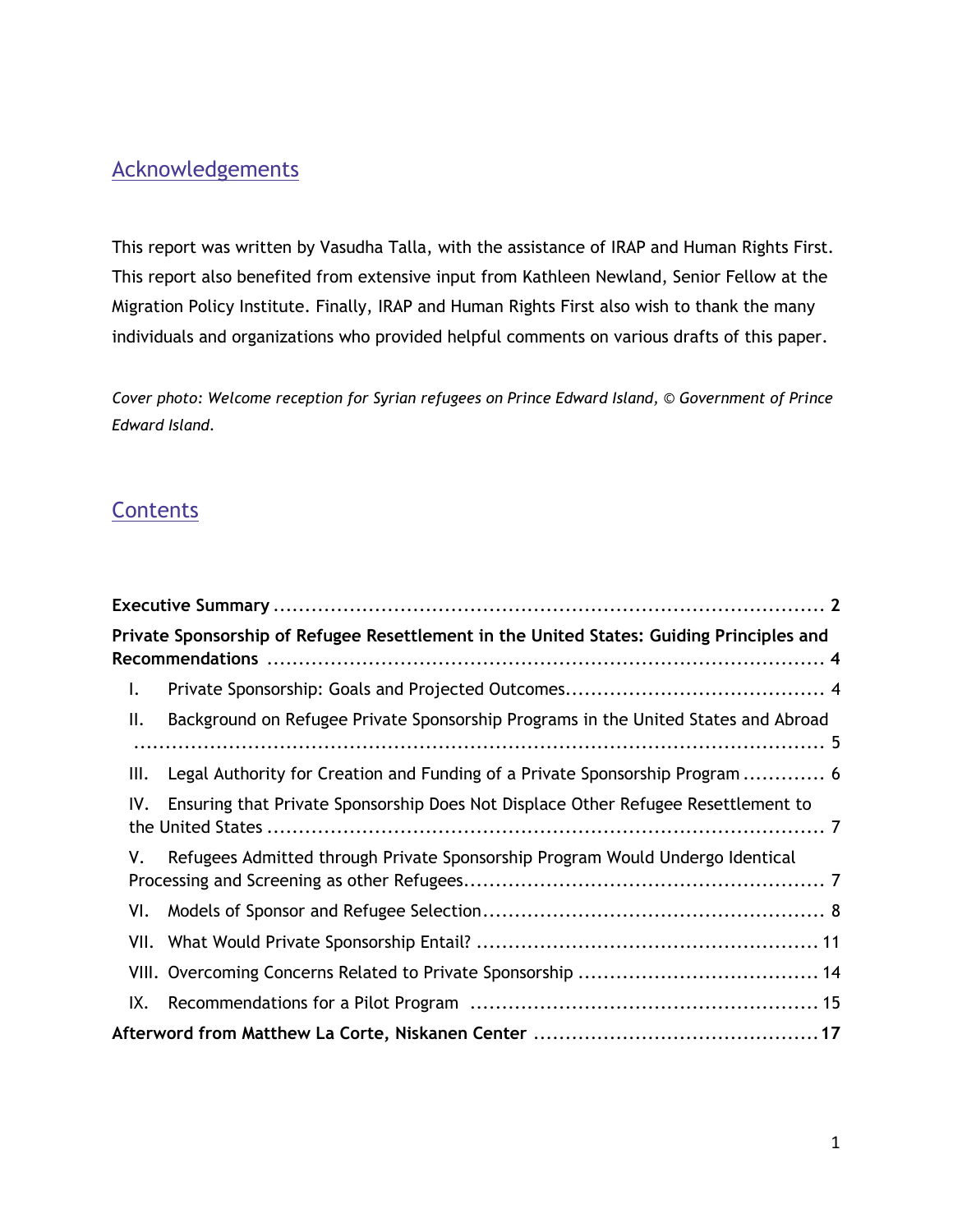

INTERNATIONAL REFUGEE ASSISTANCE PROJECT



# **Private Sponsorship of Refugee Resettlement in the United States:**

# **Guiding Principles and Recommendations**

## Executive Summary

**Overview:** Individuals and organizations in the United States are seeking significant ways to assist refugees caught in the worst refugee crisis since World War II. There is fastgrowing support for a private sponsorship program in the United States. **Private sponsorship offers communities, organizations, companies, and philanthropies the opportunity to support the resettlement of additional refugees to the United States.** Building upon the well-established model of the United States Refugee Admissions Program (USRAP)—a publicprivate partnership between the federal government and nonprofit resettlement agencies that successfully resettles thousands of refugees each year—private sponsors would be paired with refugees upon their arrival, providing financial support as well as cultural orientation and community integration. In the short-term, refugee families—especially those with special vulnerabilities—would enjoy dedicated attention and support from sponsors, while in the longterm, sponsors would expand the constituency of those invested in refugee resettlement and drive innovation in resettlement.

**Legal authority to establish a private sponsorship program already exists.** Under federal law, the president can determine the annual number of refugees to be admitted to the United States. President Reagan used this authority to launch the Private Sector Initiative, allocating 10,000 spaces for privately-supported refugees each year and facilitating 16,000 refugees' admission during the program's existence. **A private sponsorship program must maintain the principle of "additionality"—i.e., any refugees who are resettled using private sponsorship should be in addition to refugees who are resettled using government funds** rather than replacing government support. Other key aspects of a private sponsorship program should include:

**Numbers:** Within the annual Presidential Determination (PD) of the number of "government-sponsored" refugees to be admitted through USRAP, the president would establish a separate quota for "privately-sponsored" refugees—either as an absolute number each year, or as a percentage of the annual PD of "government-sponsored" refugees.

**Selection and Matching of Refugees and Sponsors:** The model for selecting refugees and sponsors in a private sponsorship program should accommodate the motivations of sponsors, while ensuring the resettlement of the most vulnerable refugees the efficient use of government resources. Three key models are: (1) **matching** a refugee already within existing priority streams of USRAP and pre-selected by the U.S. government or resettlement agency with a private individual or organization screened and approved by the U.S. government or resettlement agency, with no pre-existing relationship between the refugee and sponsor; (2) the **U.S. sponsor names a refugee relative overseas**, submitting an application to the U.S.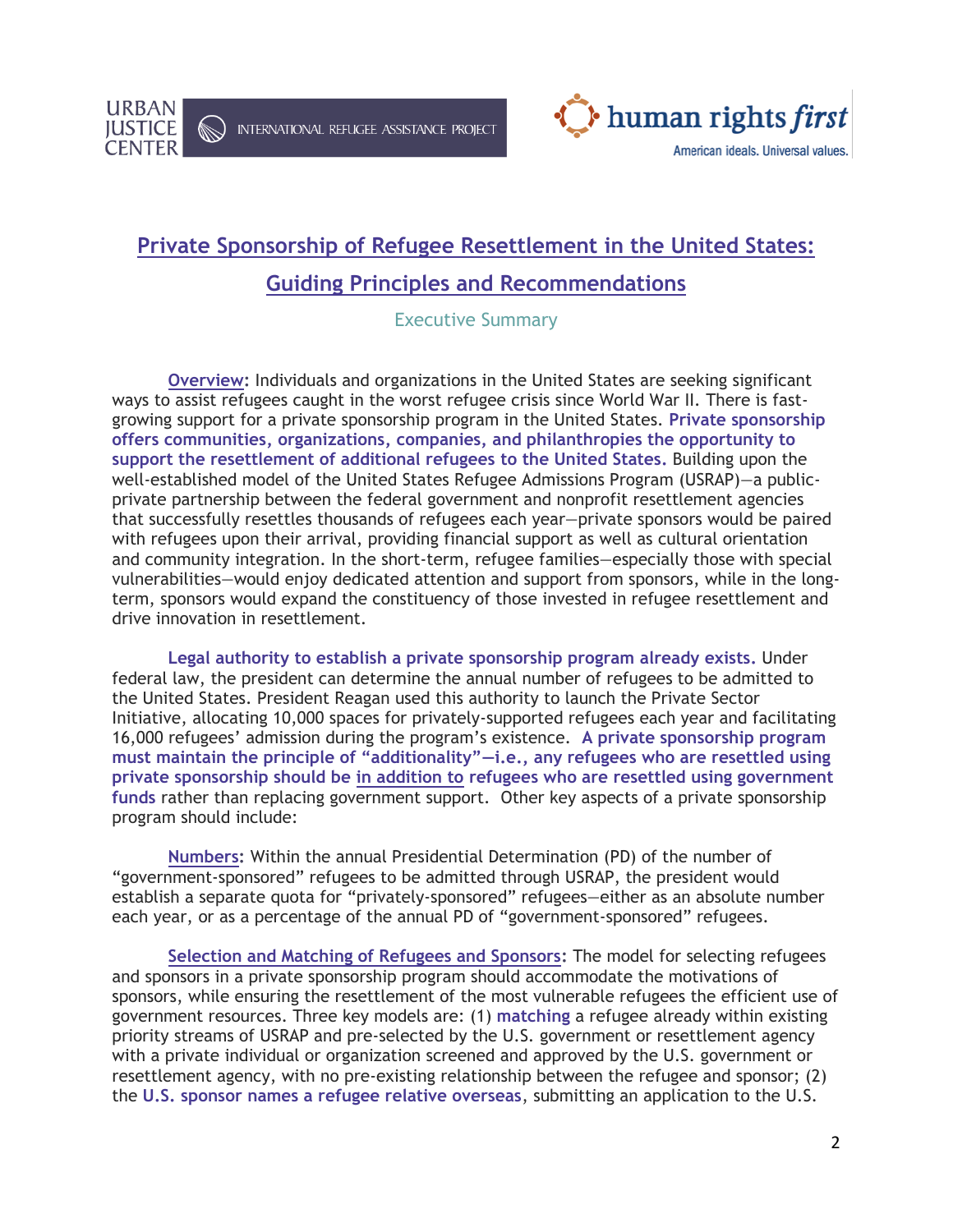government for acceptance of the sponsor and refugee and contingent upon screening and approval; (3) the **U.S. sponsor names a refugee overseas who they are not related to**, submitting an application to the U.S. government for acceptance of the sponsor and refugee and contingent upon screening and approval. Sponsors could be required to: (i) live in certain states with robust benefits for refugees and/or organizations to train and monitor sponsors; (ii) undergo background checks; and/or (iii) provide proof of sufficient financial resources.

Privately-sponsored refugees would undergo overseas processing identical to that of all other refugees—i.e., they would be screened by relevant federal agencies to ensure that they legally qualify as a "refugee" and to verify admissibility. Privately-sponsored refugees would undergo the same multi-agency security checks as all refugees in USRAP.

**Sponsorship:** To ensure the principle of "additionality" and minimize the need for additional Congressional appropriations and government-funded benefits, sponsors would replace or cover government resettlement costs. Private sponsors could pay for pre-arrival costs through a combination of donations and fees to the U.S. Department of State, the U.S. Citizenship and Immigration Services, and other non-profit and international organizations involved in overseas processing. Post-arrival, private sponsors would be required to provide financial support for one year through a variety of methods. Sponsors could make in-kind donations (e.g., free housing); replace government benefits by directly providing refugees with cash assistance and benefits; and/or make tax-deductible donations to cover the cost of services best provided directly to refugees by government or resettlement agencies. After the private sponsorship term, refugees could enroll in means-tested benefits, if necessary.

In addition to financial assistance, sponsors would be responsible for cultural orientation and community integration, including initial reception, securing and setting up housing, assisting with the employment search, educational enrollment, and language classes, and providing information about the basics of living in the United States.

**Training, Oversight, Monitoring:** Adequate training, mentorship and monitoring is crucial to the success of a private sponsorship program. A resettlement agency or other organization would train sponsors on serving and supporting newly-arrived refugees. The organizations would serve as mentors and monitors—ensuring that the refugees' needs are met, avoiding exploitation or abuse, and serving as a safety net should the sponsorship relationship dissolve. Sponsors could be required to provide a donation to the organization to cover training, monitoring, and other costs.

**Driving Innovation in Resettlement:** Private sponsorship could generate innovative models for private engagement in refugee issues. Private individuals, companies, and philanthropies could contribute to private sponsorship financially and logistically, even without being linked with a sponsored refugee. Municipalities and the private sector could establish group resettlement programs to fund the resettlement of groups of refugees in a particular area, with the possibility of special job opportunities. Educational institutions could sponsor resettlement for qualified refugees to continue their studies.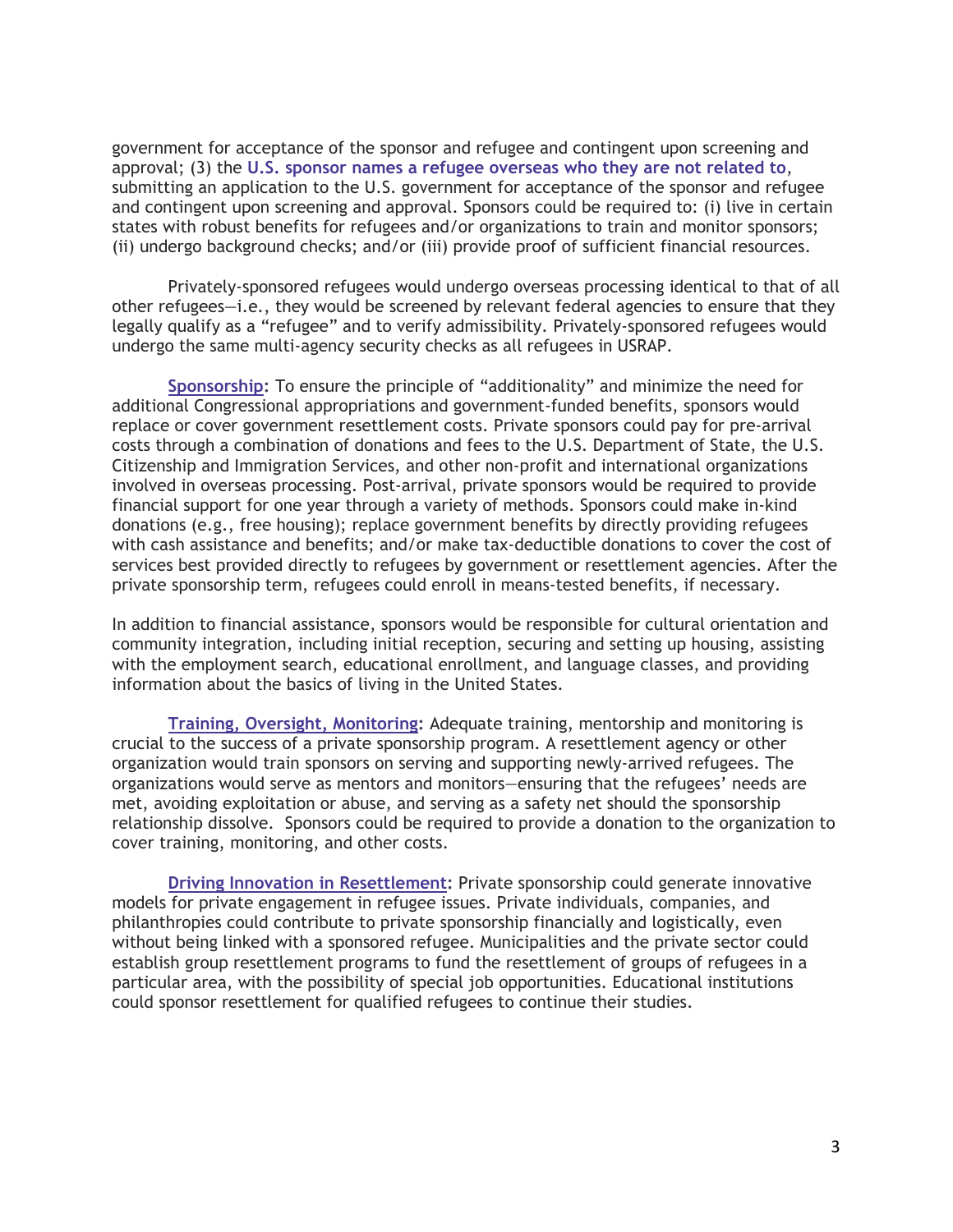# **Introduction**

Individuals and organizations in the United States are seeking significant ways to assist refugees caught in the worst refugee crisis since World War II. There is fast-growing support for a program allowing private sponsorship of refugee resettlement in the United States. Private sponsorship offers communities, organizations, companies, and philanthropies the opportunity to support the resettlement of additional refugees to the United States.

This white paper presents research and analysis of the key principles that should guide the creation of a private sponsorship program in the United States. It explores the considerations for various components of a private sponsorship program: legal authority for a program, selecting sponsors and refugees, funding, financial and other resettlement assistance, and sponsor training and monitoring. This paper proposes options for program design and concludes with recommendations regarding a pilot program that could be implemented in the short-term.

#### **I. Private Sponsorship: Goals and Projected Outcomes**

The United States Refugee Admissions Program (USRAP) is a well-established publicprivate partnership, with nine private resettlement agencies and hundreds of local affiliate organizations partnering with the federal government to resettle and integrate refugees in the United States.

While the growing global refugee crisis demands large-scale responses, the United States is constrained in its ability to resettle refugees, in part by limited Congressional appropriations for USRAP. The UN Refugee Agency (UNHCR) each year refers far more refugees to the United States for resettlement that USRAP can accommodate. Private engagement could supplement public funding and expand resettlement opportunities through USRAP. One possible solution—which has found long-standing success in Canada and has been implemented in countries such as Germany and Italy—is a private sponsorship program.

Private sponsorship in the United States should have two main goals. First, private individuals and organizations can facilitate the resettlement of additional refugees by providing both funds and critical support to refugees as they resettle in the United States, supplementing Congressional appropriations and integration services provided by resettlement agencies. Any system of private sponsorship should build upon the success and expertise of existing refugee resettlement agencies, and ensure that the addition of private resources does not decrease government support or overall refugee admissions.

Second, private sponsorship enhances and broadens support for refugee protection by directly involving private citizens in refugee resettlement. It would forge personal connections among individual Americans and resettled refugees, helping to dispel fears about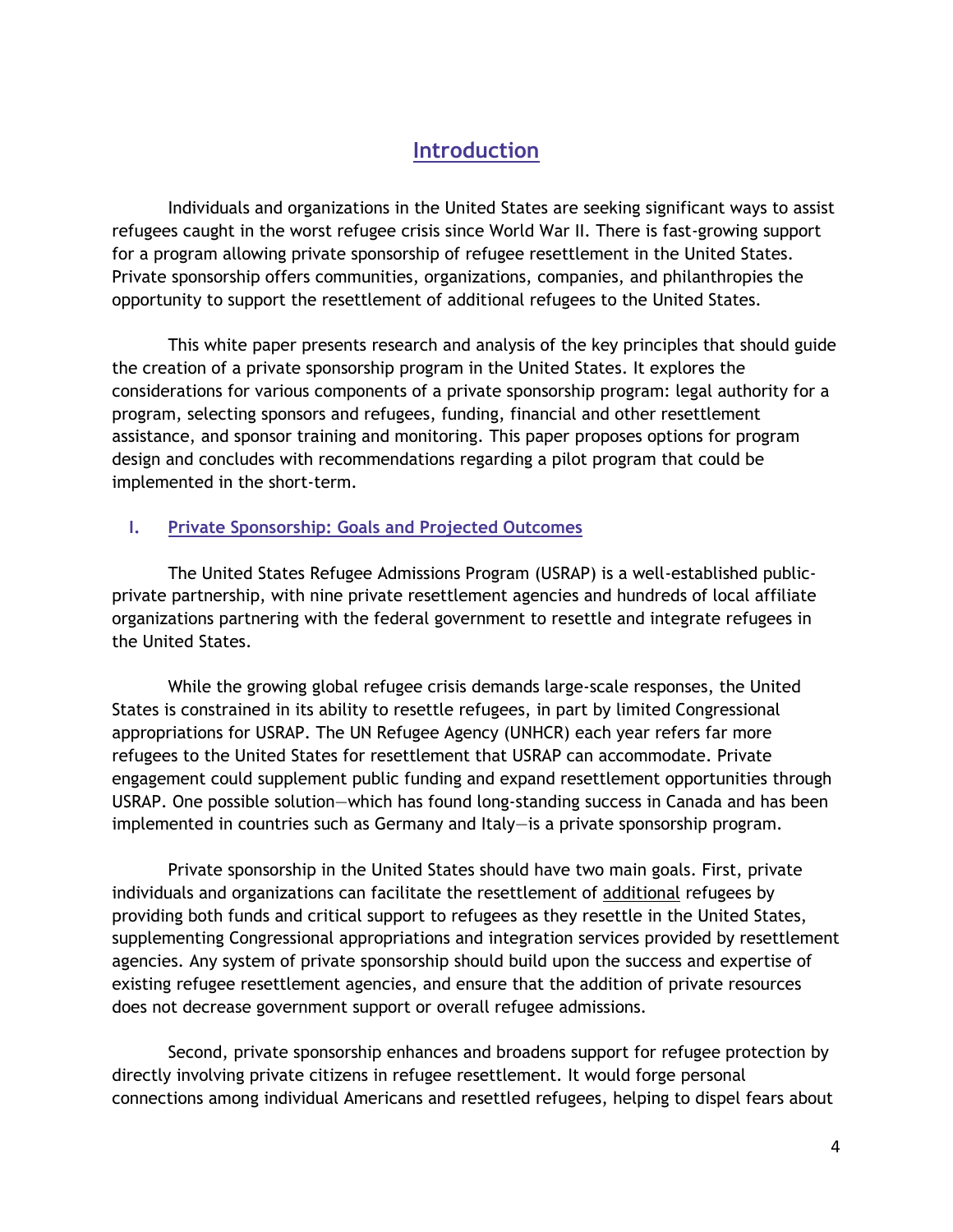refugees and national security risks. It would increase private and philanthropic involvement in refugee resettlement by offering funding opportunities that are directly linked to additional refugee admissions. Private sponsors would become invested in refugee resettlement and refugee issues more broadly, creating a constituency that pushes Congress to increase funding and implement reforms. Sponsors can provide dedicated attention and support to refugees, including families with special needs, speeding self-sufficiency and heightening integration. A successful private sponsorship program in the United States may also benefit global refugee protection by encouraging other countries to increase resettlement through private sponsorship.

## **II. Background on Refugee Private Sponsorship Programs in the United States and Abroad**

Private participation in refugee resettlement in the United States is not new. Throughout the 20<sup>th</sup> century, private organizations contributed to the costs of refugee resettlement, connected refugees with relatives in the United States, and assisted refugees with employment, housing, and integration. In the late 1980s, President Reagan created the Private Sector Initiative (PSI) and established a special quota for the admission of refugees who would be supported by private sector funding, in addition to those refugees supported by government funds. While 16,000 refugees were admitted through the PSI across five years, the program was discontinued in 1996 due to the steep and variable financial requirements for sponsors and a complex process for approving sponsors. Specifically, the health care costs of refugees, which could vary significantly between individuals and were difficult for a sponsor to anticipate in advance, became prohibitive.<sup>1</sup>

Today, refugee resettlement in the United States is funded by the federal government and numerous non-profit resettlement agencies, along with state and local public service providers. The resettlement agencies receive arriving refugees and ensure that their daily needs—such as housing, food, household items, and other living expenses—are met for several months after arrival. Some resettlement agencies offer "co-sponsorship" programs, in which a group of individuals in the community is matched with a refugee or refugee family. Trained by the resettlement agency, the co-sponsors partner with agencies to provide housing and cash assistance, and help the refugees integrate into the community, including enrolling in school and finding employment. Co-sponsorship programs in their current form do not increase the total number of refugees admitted to the United States, but they do increase the capacity of local resettlement agencies to assist additional refugees, to expand the scope of services, and provide specialized attention to particularly vulnerable refugees.

 $\overline{a}$ 

<sup>1</sup> Bier, David and Matthew La Corte, Private Refugee Resettlement in U.S. History at 13. Niskanen Center (Apr. 2016), available at [https://niskanencenter.org/blog/news/private-refugee-resettlement](https://niskanencenter.org/blog/news/private-refugee-resettlement-in-u-s-history/)[in-u-s-history/.](https://niskanencenter.org/blog/news/private-refugee-resettlement-in-u-s-history/)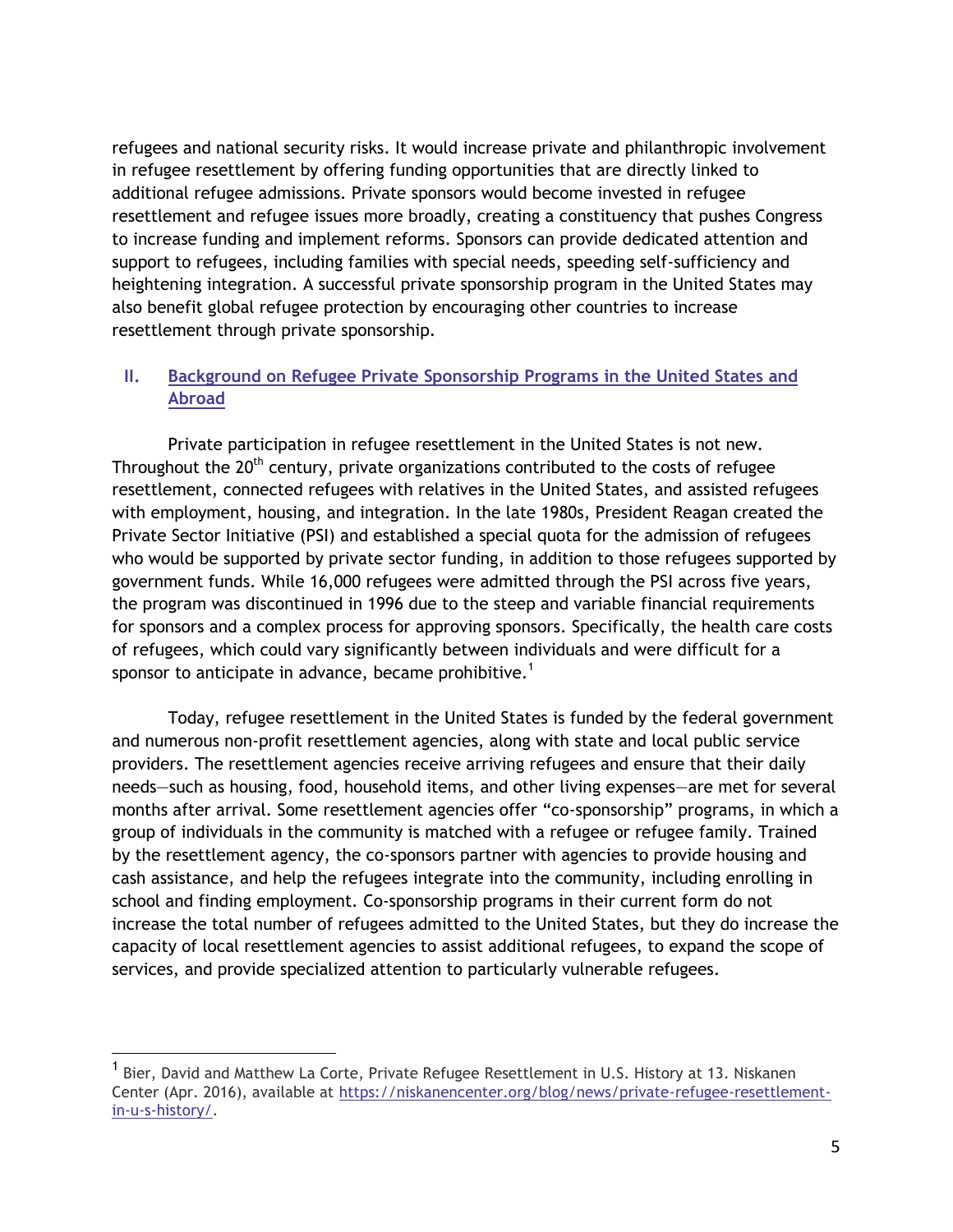Private sponsorship programs—in which private individuals or organizations pledge to cover most or all of the costs of resettlement for a specific refugee or refugee family currently exist or have been implemented for short periods of time in Canada, Australia, Germany, and Italy, and are being considered in a number of other countries. Established in 1979, Canada's private sponsorship program has allowed Canadians to offer new homes to 275,000 refugees. The Canadian program operates on two main principles, "additionality" (privately-sponsored refugees are over and above the refugees resettled and funded by the government) and "naming" (sponsors can propose the individual refugees they wish to sponsor for resettlement, although they are not required to do so). A 2007 government study of the Canadian private sponsorship program noted that, for a variety of reasons, privatelysponsored refugees became self-supporting more quickly than government-supported refugees, though the long-term earnings of both groups became roughly equivalent over time.<sup>2</sup> Alongside the successes of the private sponsorship program, the Canadian governmentfunded program remains important.

#### **III. Legal Authority for Creation and Funding of a Private Sponsorship Program**

A private sponsorship program can be established using the existing legal authority over refugee screening and admission vested in the Executive Branch. Pursuant to the Refugee Act of 1980, the president has authority to determine and establish the annual number of refugees to be admitted to the United States. In fact, the Act *requires* the Office of Refugee Resettlement (ORR) within the Department of Health and Human Services (HHS) to incorporate the availability of private resources in its assessment of resettlement policies and strategies. Using this authority, President Reagan established the Private Sector Initiative, allocating 10,000 spaces for privately-supported refugees in addition to the refugees resettled and funded by the federal government.

Mechanisms currently exist that would allow private sponsors to cover various costs of processing and providing services to privately-sponsored refugees, perhaps assisted by philanthropic contributions from foundations, corporations, or private individuals. For example, the three federal agencies that carry out refugee screening and resettlement—the Department of State's Bureau of Population, Refugees, and Migration (PRM), the Department of Homeland Security's U.S. Citizenship and Immigration Services (USCIS), and ORR in HHS could choose to accept gifts or set fees that cover the overseas processing and resettlement costs associated with privately-sponsored refugees. Fees and donations from private sponsors could be used to hire additional personnel to conduct overseas processing, or to fund the resettlement benefits issued by ORR to resettled refugees. International partners such as UNHCR and the International Organization for Migration (IOM) could accept donations from

 2 *See* Summative Evaluation of the Private Sponsorship of Refugees Program. Citizenship and Immigration Canada (Apr. 2007), *available at* [http://www.cic.gc.ca/english/resources/evaluation/psrp/psrp-summary.asp.](http://www.cic.gc.ca/english/resources/evaluation/psrp/psrp-summary.asp)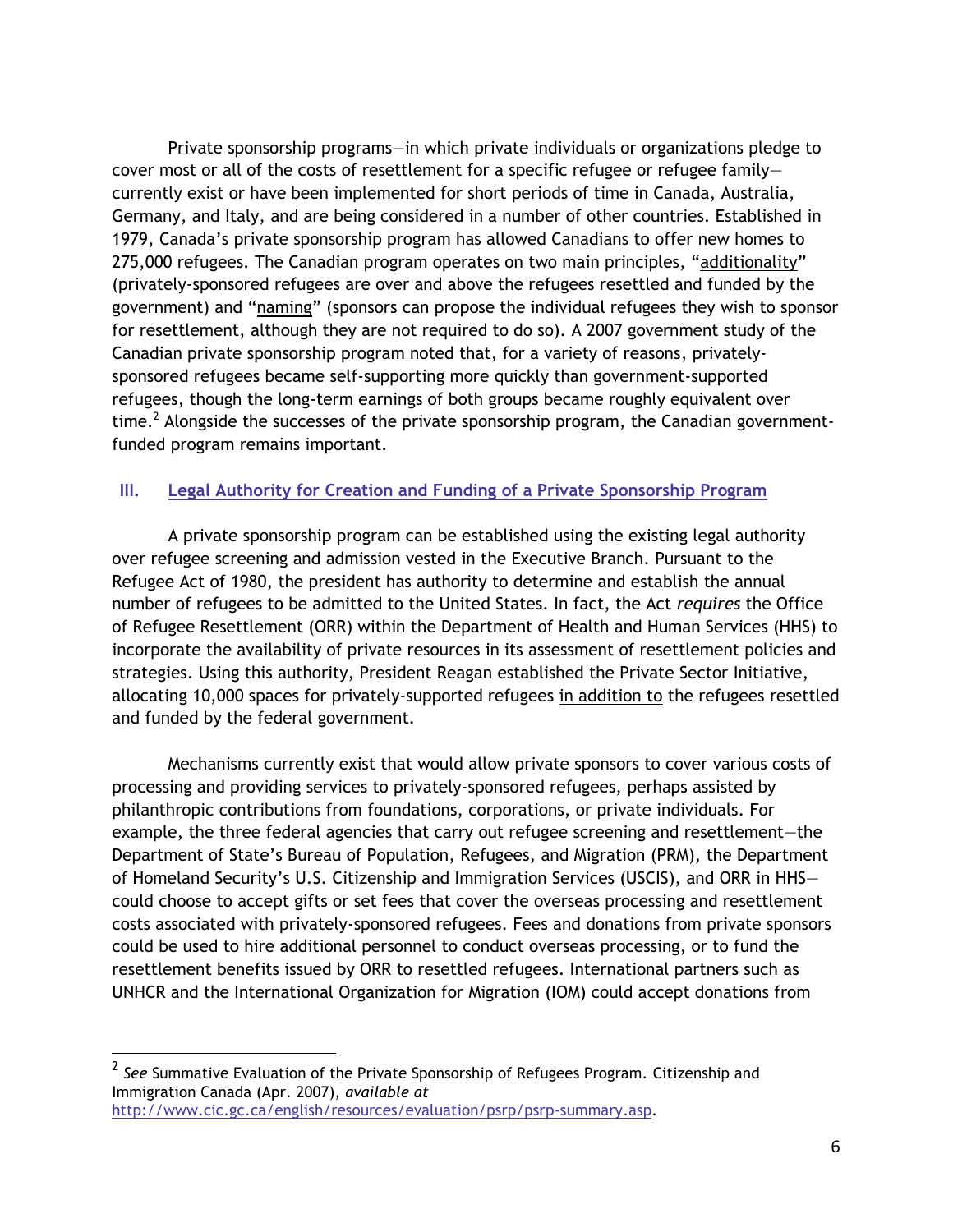private sponsors to cover expenses such as pre-departure medical exams that are otherwise funded by the federal government.

However, agencies that carry out security and background checks, including the FBI, National Counterterrorism Center, and Defense Intelligence Agency, are unlikely to set fees or accept gifts to augment their funding. The cost of security checks for privately-sponsored refugees would require funding through increased Congressional appropriations or internal reallocation of existing agency resources. Unless the costs of privately-sponsored refugees are covered through private sources or increased Congressional appropriations, the addition of privately-sponsored refugees to USRAP could increase backlogs and delays in USRAP.

### **IV. Ensuring that Private Sponsorship Does Not Displace Other Refugee Resettlement to the United States**

Any private sponsorship program in the United States should maintain the principle of "additionality"—that is to say, any refugees who are resettled using private sponsorship should be in addition to refugees who are resettled using government funds. Additionality ensures that one major goal of a private sponsorship program is achieved—admitting more refugees to the United States—and avoids the possibility that private support for refugee resettlement displaces government support.

Additionality could be achieved by the president establishing a separate quota for "privately-sponsored" refugees in addition to the annual Presidential Determination (PD) of the number of "government-sponsored" refugees that are currently resettled through the USRAP program. For example, the PSI established by President Reagan established a special quota for privately-sponsored refugees that would be used only if private funds were made available to support these refugees. The quota of "privately-sponsored" refugees could be set as an absolute number each year, or as a percentage of the annual PD of "governmentsponsored" refugees. As support for a private sponsorship program grows, the percentage method would link an increase of the "privately-sponsored" quota of refugees to an increase in "government-sponsored" refugees. Further, it could sidestep the concern that an increase of the "privately-sponsored" quota would be accompanied by a decrease in the "governmentsponsored" quota.

## **V. Refugees Admitted through Private Sponsorship Program Would Undergo Identical Processing and Screening as other Refugees**

Overseas processing of refugees admitted through a private sponsorship program would be identical to processing for refugees admitted through USRAP currently, except that the costs of resettlement of "privately-sponsored" refugees would be borne by the private sponsors and other private supporters of the program.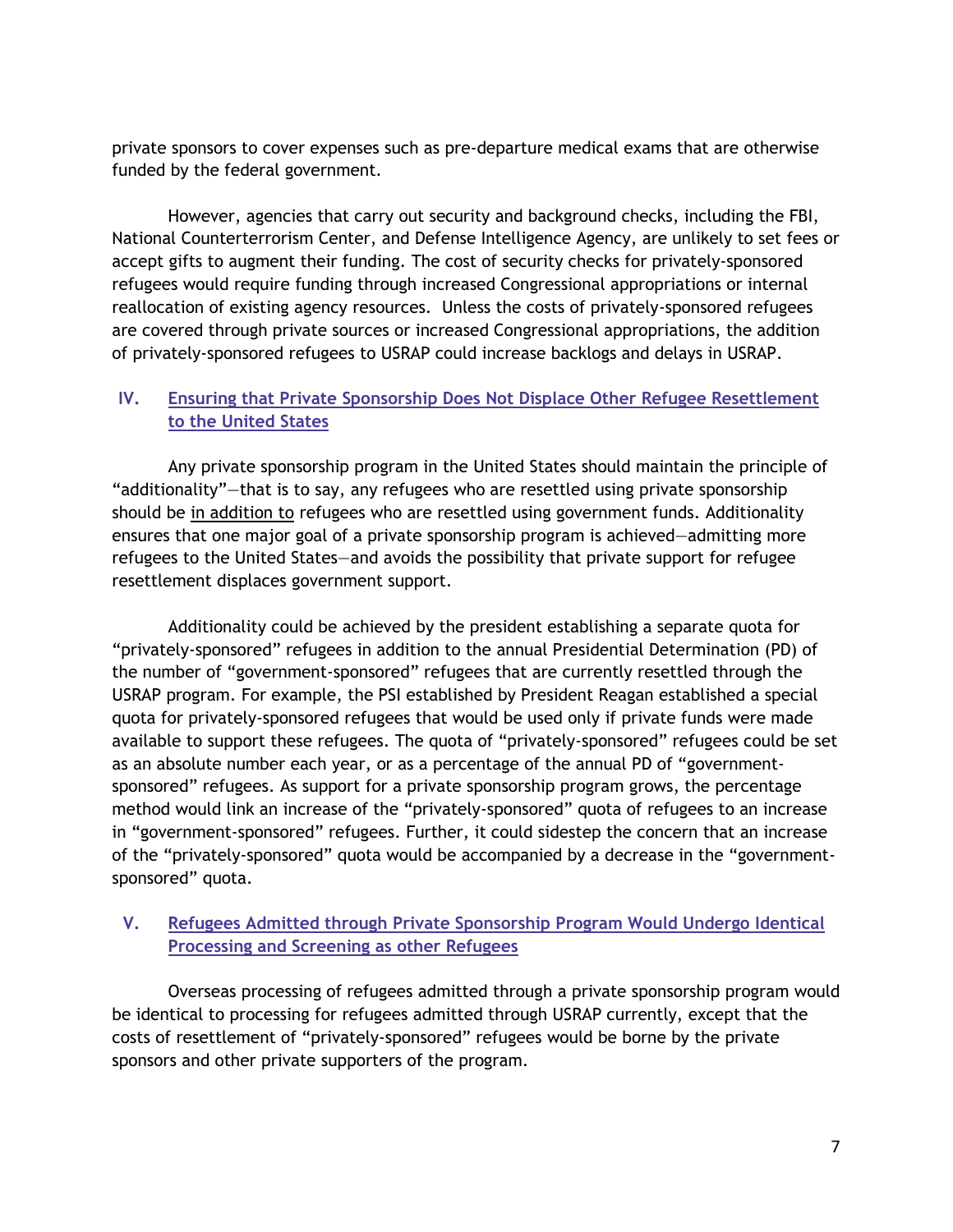Refugees could be referred through existing priority streams and referred to PRM. (The program could later be expanded to include broader categories of family reunification, or to allow sponsors to propose refugees to be admitted based on family ties or other communitybased ties.) Privately-sponsored refugees would be screened by USCIS to ensure that they fall within the definition of a "refugee" under U.S. law and to verify admissibility. They would undergo the same multi-agency security checks as all refugees in USRAP. Upon successful processing through USRAP, a privately-sponsored refugee would be admitted as a refugee to the United States and thereafter paired with their private sponsor for further resettlement assistance.

#### **VI. Models of Sponsor and Refugee Selection**

Several possible models for selecting sponsors and refugees in a private sponsorship program exist, some of which are used by private sponsorship programs in other countries and some of which draw upon the existing streams of refugees currently in USRAP. Each model reflects different interests and priorities. The model(s) chosen for a private sponsorship program should accommodate the motivations of sponsors, while ensuring the efficient use of government resources and that the humanitarian objectives of refugee resettlement are fulfilled.

#### (1) Organization or Individual Sponsor "Matched" with Pre-Selected Refugee:

In this model, a sponsor would be matched with a refugee already within existing priority streams of USRAP and pre-selected by the U.S. government or resettlement agency to participate in private sponsorship. This is similar to the Canadian Blended Visa Office Referral program, and to co-sponsorship programs currently operated by U.S. resettlement agencies. The U.S. "sponsor" could consist of a group of individuals or an organization (church, synagogue, nonprofit, etc.) that demonstrates the ability to provide logistical and financial support, is screened and approved by the U.S. government or resettlement agency, and is trained by that agency.

By matching sponsors with refugees that have already been selected and screened by the U.S. government, this model would ensure that individuals will not be rejected by USCIS for not meeting the legal definition of a "refugee." Further, sponsors would be matched with refugees slated to arrive to the United States in the short-term. Sponsors would not have to bear long processing delays before the refugees arrive, during which time sponsors may lose interest or financial resources. This model also facilitates private sector engagement between resettlement agencies and individuals or organizations not already involved in refugee issues.

This model could facilitate increased resettlement of refugees that face protection challenges or other vulnerabilities that warrant resettlement. Particularly vulnerable refugees, such as unaccompanied minors, torture victims, or single adults, whose psychosocial or financial needs are not currently met, could be matched with private sponsors who are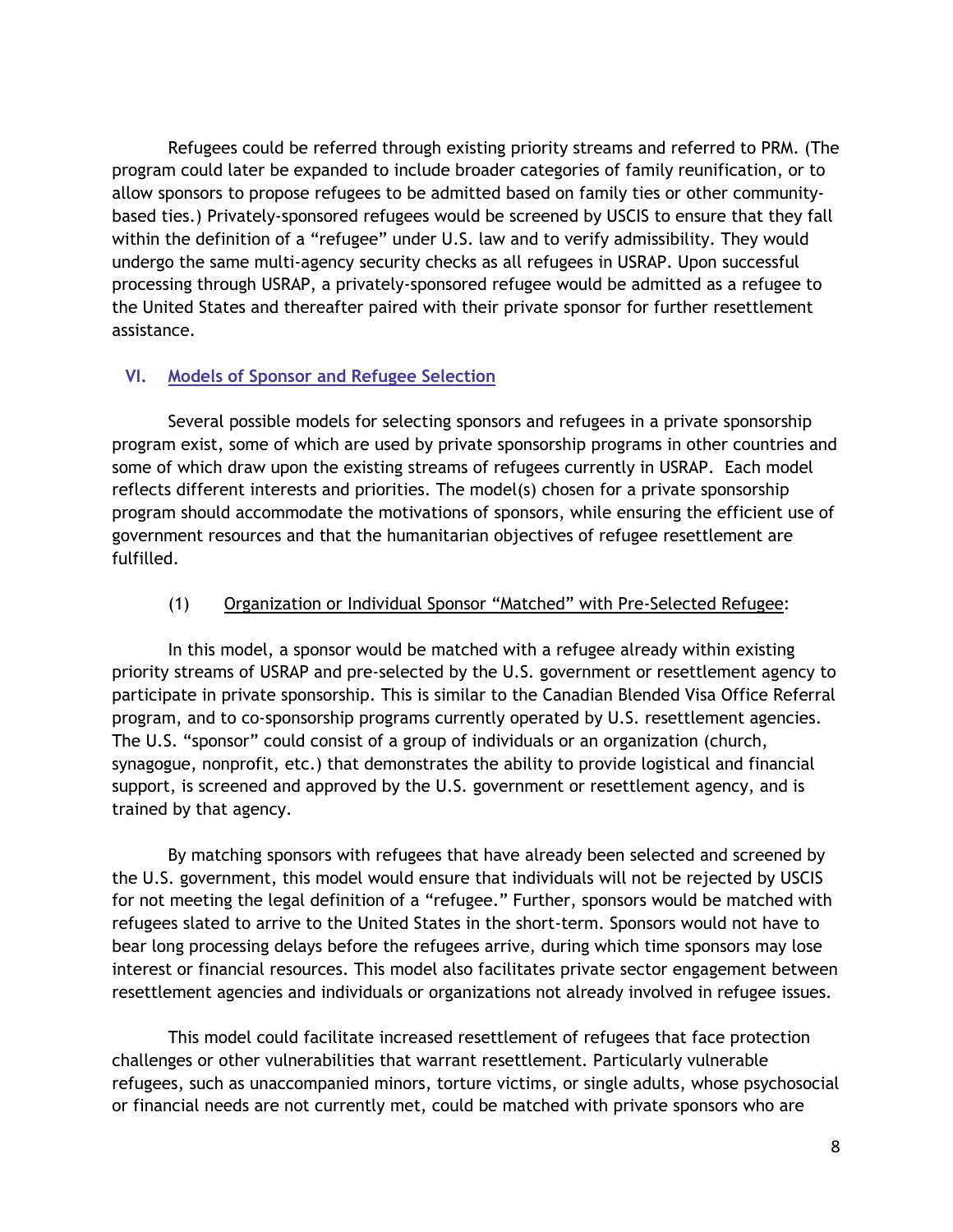interested and willing to provide this support. A private sponsorship program, once well established, could fill gaps in benefits and services for these particularly vulnerable groups.

However, this selection and matching model, used alone, would not accommodate private sponsors who wish to sponsor a particular refugee that they know, motivated by a preexisting relationship with that person or a desire to assist particular groups of refugees. Further, sponsors may have little lead time to establish a relationship with the sponsored refugee and may have limited information available to them about the refugee before his or her arrival to the United States.

## (2) Sponsor "Names" Refugee who is a Relative:

Under this model, the U.S. sponsor is a relative of a particular refugee abroad. The sponsor can possess any type of legal immigration status in the United States and may have entered the United States in any way (i.e., as a refugee, as a visa holder, as a permanent resident). The familial relationship between the sponsor and refugee should allow sponsorship of married and adult children, siblings, uncles/aunts, nephews/nieces, cousins, and grandparents/children. Sponsors and refugees would submit a joint application to the PRM and/or USCIS requesting approval of the private sponsor and admission of the refugee into USRAP. To avoid the naming of individuals who are unlikely to fall within the definition of refugee under U.S. law, a refugee could be required to provide documentation that he or she has been recognized as a Convention refugee by UNHCR or a national government, or qualifies as a refugee under U.S. immigration law.

Family links between a sponsor and refugee can enhance resettlement and integration outcomes. Further, sponsors that are related to the refugees are likely to maintain their interest in sponsorship despite lengthy screening and processing times in USRAP. Should family sponsors not possess sufficient financial resources for the sponsorship themselves, they could partner with community-based groups or other organizations to serve as sponsors.

Family relationship should not, however, be the only criterion for eligibility for private sponsorship. Used alone, this model would exclude refugees that do not have family members in the United States to serve as sponsors, as well as refugees who may be unable or afraid to take advantage of family ties (e.g. LGBTI refugees). Family relationships could also be drawn too narrowly, and indeed a model based upon family relationships between the refugee and sponsor must acknowledge and accommodate a broad definition of family relationship in order to avoid the issues that led to the suspension of the P-3 stream in USRAP (fraud concerns, delays in DNA testing, etc.). Eligible family members would have to meet the definition of a refugee under U.S. law, in order to avoid USCIS rejection and inefficient use of government resources. Finally, if family links are required for private sponsorship, private engagement may not be forthcoming from new sources of civil society and private actors.

#### (3) Organization or Individual Sponsor Proposes or "Names" Refugee: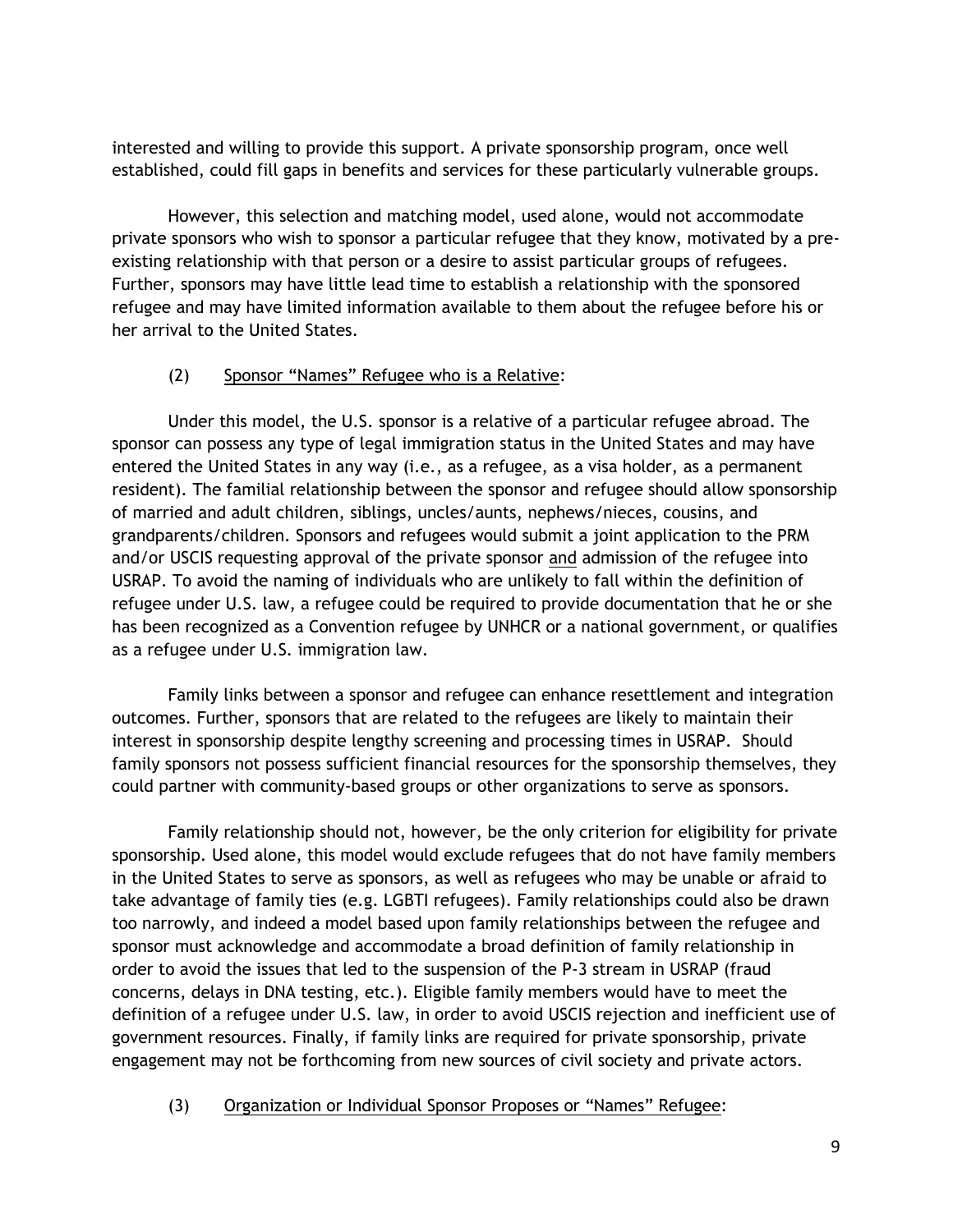Under this model, the U.S. organization or individual sponsor can propose or "name" a specific refugee or refugee family it wishes to support, with no requirement of a family relationship between the sponsor and refugee. Sponsors and refugees would submit a joint application to PRM and/or USCIS requesting approval of the private sponsor and admittance of the refugee into USRAP. As with family members, a refugee could be required to provide documentation that he or she has been recognized as a Convention refugee by UNHCR or a national government, or qualifies as a refugee under U.S. immigration law.

This model would facilitate private sector engagement by individuals and organizations that are motivated to resettle a particular refugee or group (e.g., LGBTI refugees). Further, by allowing refugees to be proposed by sponsors, the model provides a pathway to resettlement for individuals who are unable or afraid to seek assistance from UNHCR or the government agencies that serve as the usual method of entering USRAP.

Possible disadvantages of this model could include the possibility that sponsors without a family relationship to the refugees may lose interest or financial resources over the course of the lengthy USRAP process. In addition, there is the potential for fraud or exploitation by middlemen who request payment from refugees in order to introduce them to a U.S. sponsor.

# (4) Sponsors Providing Financial Support Only:

Private individuals already provide crucial financial contributions directly to resettlement agencies to support their work. For private individuals or organizations that wish to provide financial support to further a private sponsorship system, philanthropic donations could be directed to a "pooled" account held by a resettlement agency or other organization that would be used to fund privately-sponsored refugees at a local, state, or national level. Alternatively, a financial sponsor could be matched with a willing group of private sponsors to match the private sponsors' raised funds or to provide the financial portion while the other private sponsors provide community support and integration. This could be particularly important in assisting private sponsors to cover major costs such as for overseas processing and screening, or for the health insurance costs of refugees.

## (5) Other Models of Public-Private Engagement and Sponsorship:

A private sponsorship program could spur further innovation in refugee resettlement programs and increase private sector engagement. For example, municipalities and the private sector could establish a group resettlement program in which a group of refugees is funded and resettled together within a particular area or provided with special job opportunities. Another example is group sponsorship and resettlement through education institutions for qualified refugees.

\* \* \* \* \*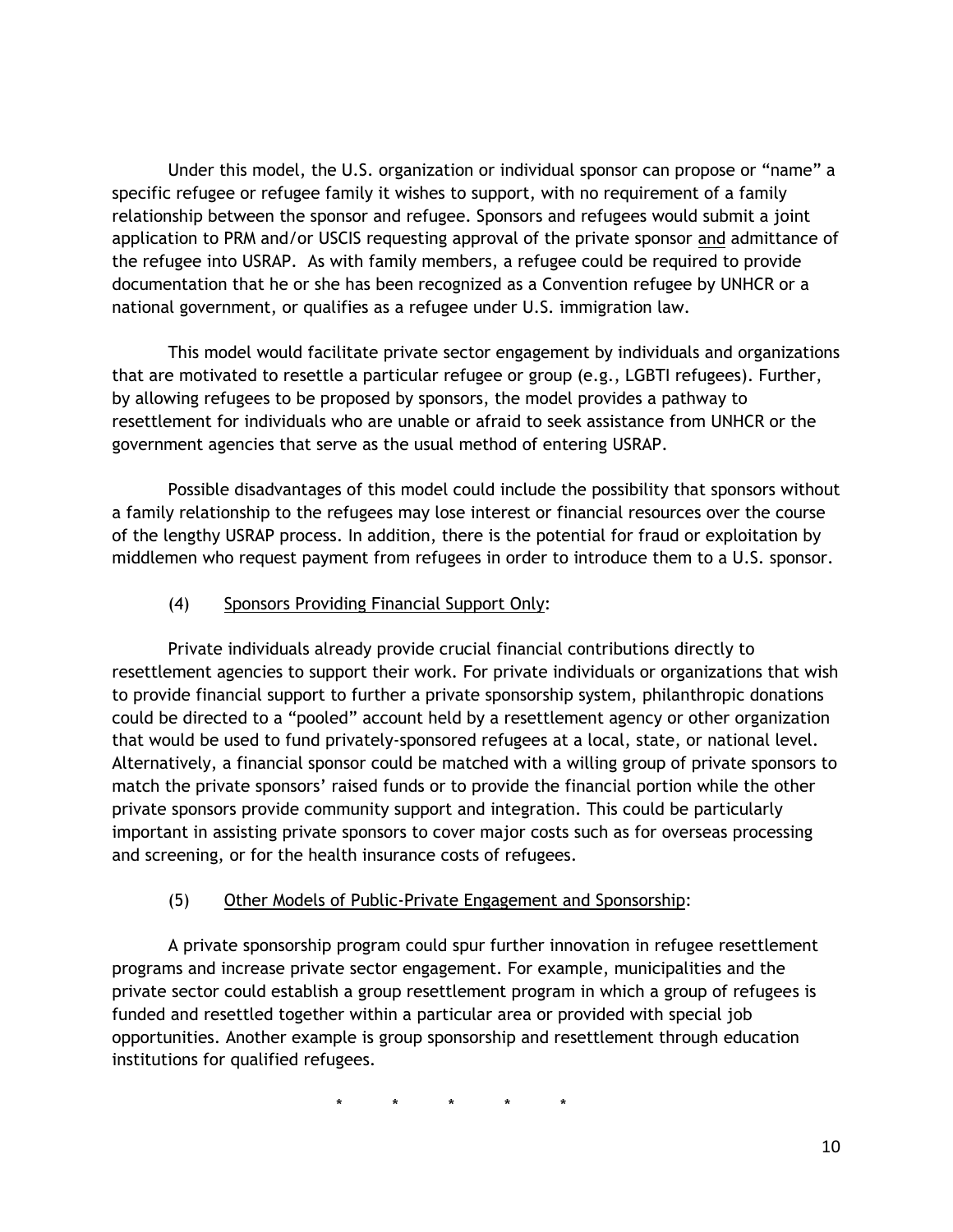Building on the various sponsor-refugee selection models described above, further limitations and requirements could be included in a private sponsorship program. For example, sponsors may be required to live in particular states, such as those states with strong benefits and infrastructure to welcome and integrate refugees, those states with robust health care coverage available to refugees, and/or those states with local resettlement agencies that can provide training and oversight for private sponsors. In addition, sponsors may be required to undergo a background check or to provide proof of financial resources.

#### **VII. What Would Private Sponsorship Entail?**

Private sponsors would provide a range of resources, financial and otherwise, to the sponsored refugee. Depending on the model, private sponsors could contribute to pre-arrival processing and/or post-arrival resettlement costs. A private sponsorship program should fulfill the principle that "additional" refugees are resettled, while also ensuring that the need for additional Congressional appropriations and government-funded benefits are kept to a minimum. Estimates by other organizations of the cost of post-arrival refugee resettlement for the first year have ranged from \$10,000 to \$15,000 per person, not including Medicaid for those eligible.

Pre-arrival refugee processing: If federal agencies agree to utilize their giftacceptance or fee-setting authorities, private sponsors could contribute to the costs of prearrival processing, carried out primarily by the Departments of State and Homeland Security. The cost of these activities can be established by reviewing Congressional appropriations to the relevant agency accounts and discussion with the agencies. Private sponsors (rather than resettlement agencies) could reimburse the federal government for some or most costs of pre-arrival processing:

- 1) Processing by the Department of State could be covered by making a taxdeductible donation, as the Department of State is authorized to accept gifts.
- 2) Processing by USCIS could be covered by a fee paid by sponsors. Alternatively, USCIS could cover its costs of refugee processing through a fee on other visa and benefit applications.
- 3) The costs of security screening, carried out by a variety of other law enforcement, security, and intelligence agencies that perform background and security checks, are not readily ascertainable and likely cannot be reimbursed by sponsors due to the many agencies involved and the confidentiality of the screening process.
- 4) Refugees' travel is arranged for and provided through a travel loan from IOM, which would still be provided to refugees and which sponsors, rather than the refugees themselves, could repay if they elected to do so.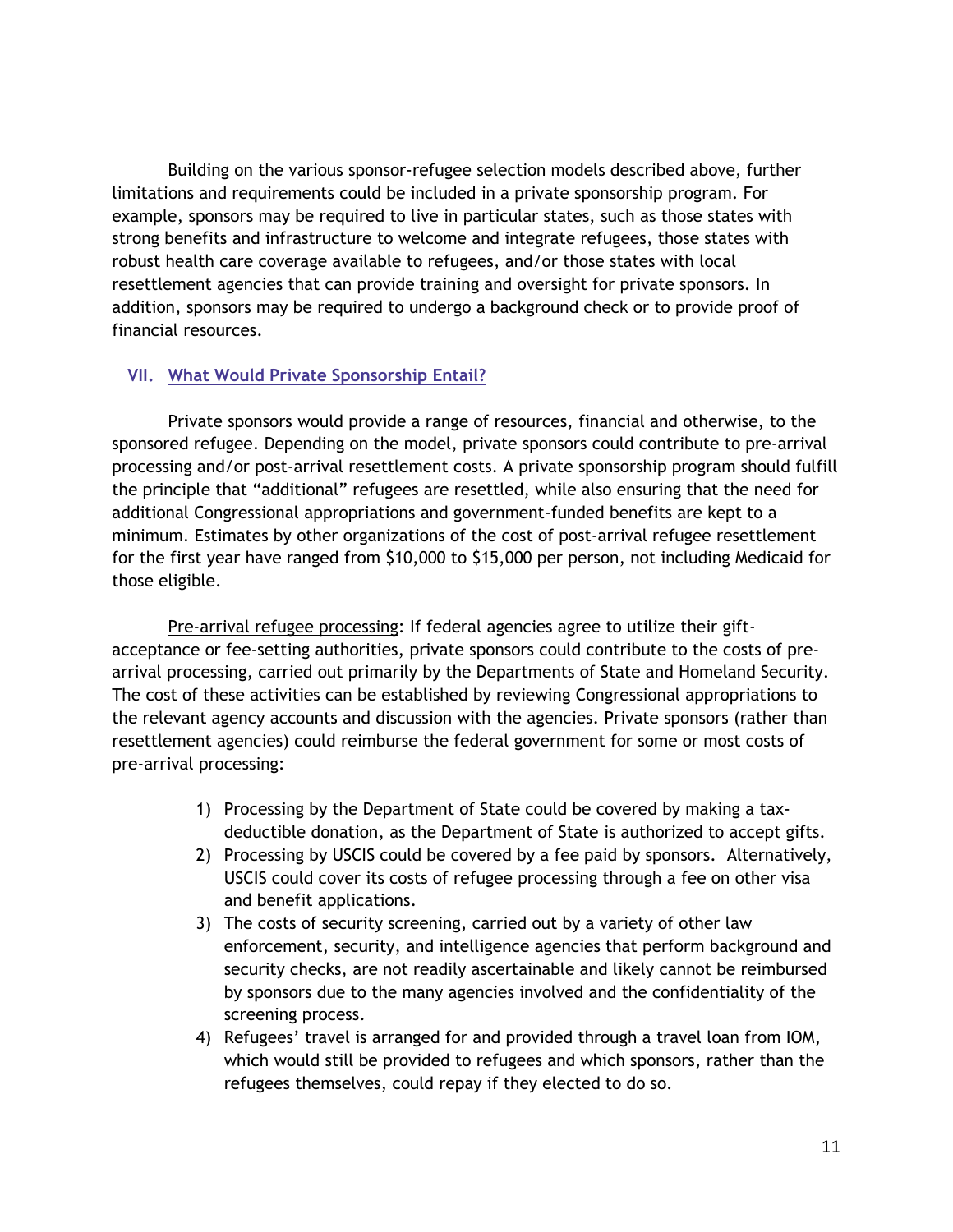Post-arrival refugee resettlement is funded, implemented, and overseen by the Department of State, ORR, and a network of nonprofit resettlement agencies throughout the country. Services that resettlement agencies currently provide include housing, furniture and household setup, cash assistance, transportation, clothing, English language classes, and employment services. Refugees also may receive federally-funded, state-administered benefits such as Medicaid, TANF, and SNAP food assistance, if they are otherwise eligible.

Private sponsors, along with private companies, philanthropic organizations, and other groups, could fund federal, state, and local services to refugees, and assume many of the costs and in-kind benefits provided by resettlement agencies. The cost of benefits and services from all sources can be established by reviewing Congressional appropriations to relevant agency accounts and discussion with resettlement agencies.

Private sponsors would commit to funding post-arrival services and benefits for one year, though sponsors would be encouraged to continue mentoring and providing community support in the long-term. Sponsors could continue providing financial support beyond one year if they so elected, but like the government-funded resettlement program, they should place a very strong emphasis on refugees achieving self-sufficiency within the sponsorship period. Research has shown rates of employment among refugees comparable or exceeding their U.S. born counterparts, $^3$  and sponsors should work to ensure that high rates of employment continue.

Private sponsors can fund post-arrival services and benefits through a combination of methods, including:

(1) replacing certain government benefits. For example, the private sponsor would provide the refugee with funds so that refugee does not receive Reception and Placement funding from PRM or enroll in public benefits. While privately-sponsored refugees would remain legally eligible for means-tested benefits (such as food stamps), the sponsor would provide financial or in-kind support to exceed federal poverty guidelines and ensure that sponsored refugees did not need means-tested benefits for the sponsorship period;

(2) providing in-kind donations such as free housing;

(3) providing a tax-deductible donation to ORR or the U.S. Treasury that reimburses ORR and the federal government for the provision of benefits and services to the refugee, including additional ORR administrative and personnel costs;

(4) providing a tax-deductible donation to the resettlement agency that covers the agency's cost of identifying and training sponsors, monitoring, and other services; or

(5) some combination of these methods, so that the sponsor directly provides certain benefits through direct funding or in-kind donations, supplemented by a tax-deductible

 3 *See* Capps et al., The Integration Outcomes of U.S. Refugees: Successes and Challenges at 16, Migration Policy Institute (2015), *available at* [http://www.migrationpolicy.org/research/integration](http://www.migrationpolicy.org/research/integration-outcomes-us-refugees-successes-and-challenges)[outcomes-us-refugees-successes-and-challenges.](http://www.migrationpolicy.org/research/integration-outcomes-us-refugees-successes-and-challenges)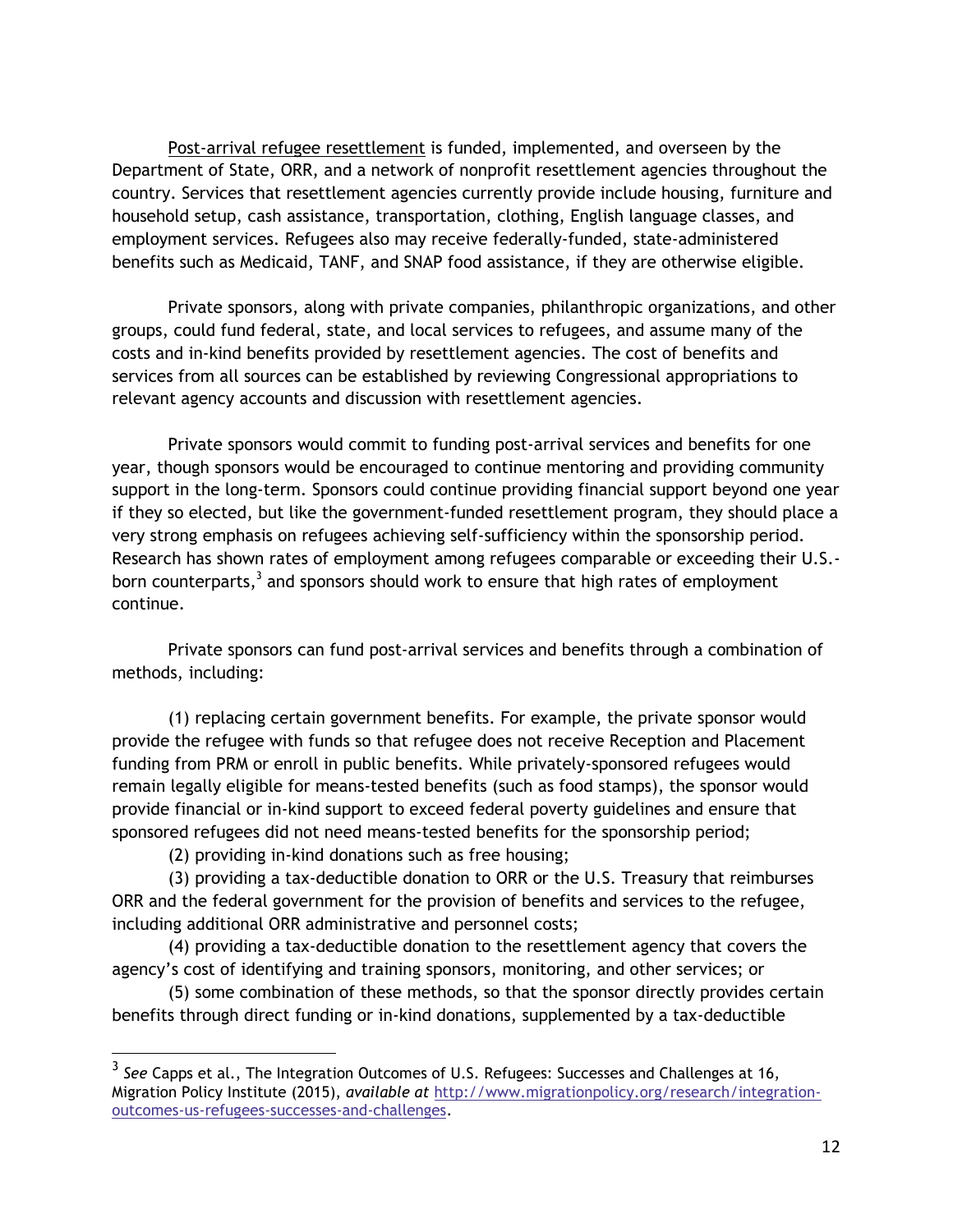donation to resettlement agencies and/or ORR to cover services best provided by resettlement agencies or ORR. Funds committed by a private sponsor could be supplemented by corporations and philanthropic institutions giving grants or in-kind donations to expand assistance to both privately-sponsored and government-sponsored refugees as well as the host community.

After training and drawing upon the expertise of a resettlement agency or other organization, private sponsors would assist refugees in their integration in the United States. These activities would include:

Reception and Placement (obligation for one year)

(1) welcoming family upon arrival in United States;

(2) locating appropriate interpretation services;

(3) locating and securing affordable and appropriate housing;

(4) initial setup of housing, utilities, and basic necessities;

(5) providing transportation to facilitate services, health care, benefits, and employment;

(6) registering children and adults for documents and education;

(7) facilitating access to English language classes;

(8) facilitating access to health care and additional needs. Options include covering health care costs through purchase of an Affordable Care Act exchange plan or another private insurance plan, providing a donation to ORR for Refugee Medical Assistance (RMA) benefits, or making a payment to a government agency to reimburse the cost of Medicaid coverage. Further research would be needed to determine the preferred method to cover the expenses of refugee health care;

(9) providing information about cultural orientation on basics of living in the United States (laundry, grocery, shopping, banking, public transportation, etc.);

(10) providing assistance in locating employment and job interviews;

(11) providing cash assistance for incidentals; and

(12) coaching family on budget, building credit, and other financial literacy.

Community Support, Mentoring, Civic Engagement (obligation for one year, encouraged to provide long-term)

- (1) community support and mentoring; English conversation; ongoing cultural advice;
- (2) educational and job support;
- (3) obtaining adjustment to legal permanent residence and assistance with possible family-based reunification; and
- (4) citizenship classes and application, and voter registration.

Private sponsors could be required to submit a resettlement plan and budget, as well as proof of sufficient financial resources. Sponsors also could be required to submit a signed statement agreeing to supply the needs of the refugee family through cash and in-kind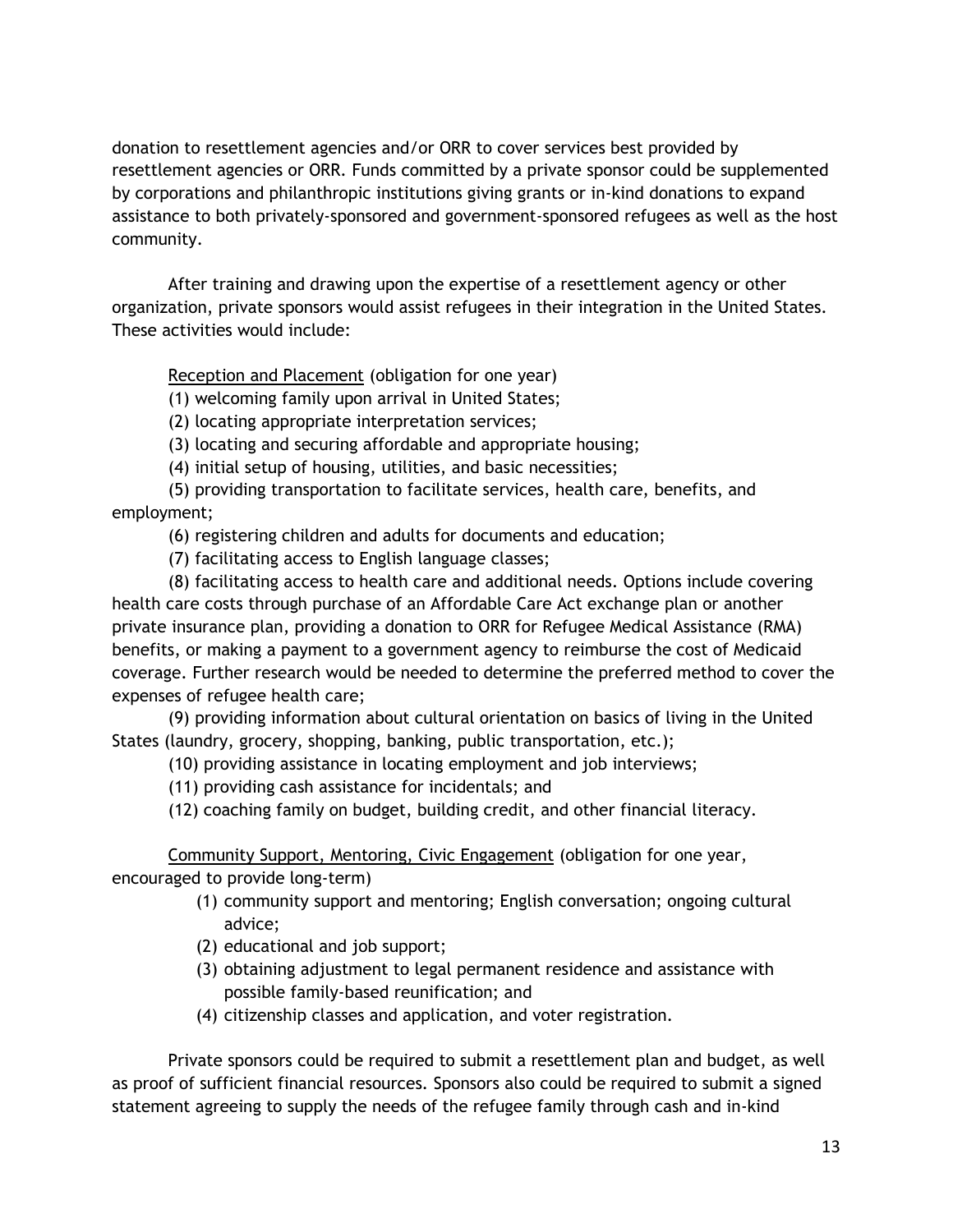donations at a level that places the family at a standard of living above that of food stamp recipients (e.g. \$27,000 for a family of 3 people). Models for demonstrating sufficient financial resources are the Affidavit of Support required in I-130 petitions, or the resettlement plan used by the Canadian private sponsorship program. Alternatively, private sponsors could establish a trust account for the benefit of a particular refugee or refugee family, into which funds can be deposited.

Sponsors would be partnered with a resettlement agency or other organization (such as a university) that would serve as a safety net should the sponsorship relationship dissolve. Sponsors could be required set aside a fixed sum or percentage of money to be held for the benefit of refugee, pending the successful admission of the refugee into the United States. If the refugee is approved for travel and arrives in the United States, those funds would be progressively used and disbursed for the benefit of the refugee throughout the sponsorship term. If the sponsorship relationship dissolves, the agency would still possess the financial resources to support the refugee. If the refugee does not arrive in the United States, the funds would be returned to the private sponsor. Insurance could also be obtained to cover unexpected expenses or sponsorships that dissolve.

#### **VIII. Overcoming Concerns Related to Private Sponsorship**

A private sponsorship program provides exciting new ways for the private sector to engage with refugee issues. Private sponsorship should fulfill the principle of additionality as much as possible. The admission of privately-sponsored refugees should not be used as a way for the federal government to reduce the number of refugees otherwise admitted through USRAP.

Further, the availability of private funds to assist refugee resettlement should not be used to advocate for diminished Congressional appropriations for USRAP, ORR, or resettlement agencies, which are currently underfunded. Rather, funds from private sponsors should be used to augment the funding of overseas processing and USRAP, thereby alleviating backlogs by increasing personnel and facilitating interviews and background checks. Private sponsors may pledge sufficient funds so that the need for additional Congressional funding for privately-sponsored refugees is minimized and states and resettlement agencies do not bear additional, unfunded resettlement costs.

Accountability and monitoring of private sponsors will be a crucial component of a private sponsorship program. Private sponsors should be trained and overseen by resettlement agencies, given the agencies' decades of experience resettling refugees. The relationship between sponsors and refugees should be monitored, to ensure that the needs of vulnerable individuals are being met and to avoid any exploitation or abuse. Monitoring and evaluation of a private sponsorship program should include consultation prior to private sponsorship to allow for adequate information collection, as well as feedback from sponsors, refugees, and training and service agencies about strengths and weaknesses. Assessment of private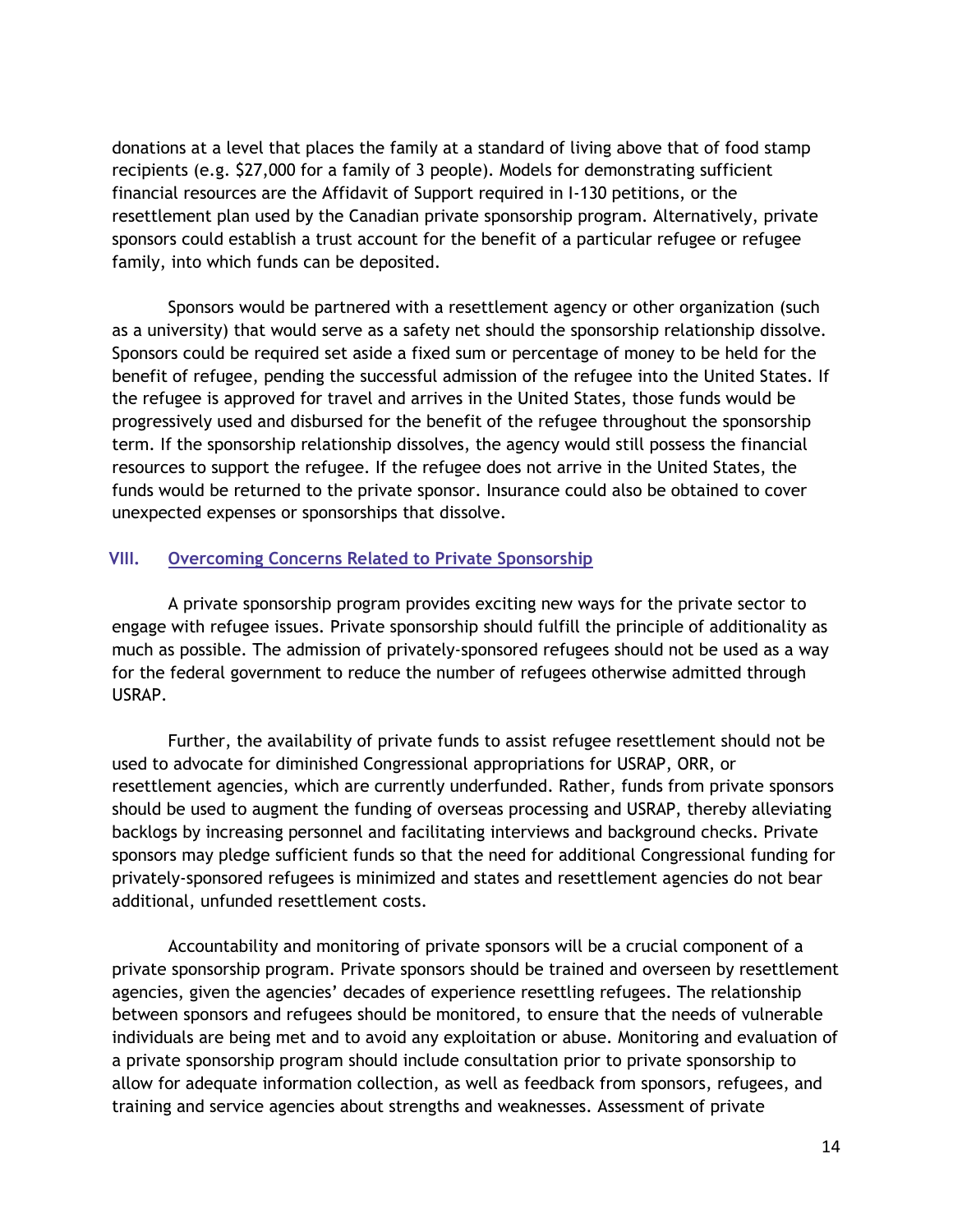sponsorship should include a variety of indicators of integration outcomes and the actual cost of the program to government agencies and to private sponsors. Further, evaluation should assess the model for refugee selection that is chosen, and whether that model fulfills the objectives of the private sponsorship program.

## **IX. Recommendations for a Pilot Program**

A pilot of a private sponsorship program should be implemented in a manner that tests and assesses the strengths and weaknesses of the key components of a full-fledged program. In the short-term, a pilot would channel additional funds into USRAP, and if successful, would build robust support among communities for launching an expanded private sponsorship program.

The needs of resettled refugees exceed current levels of government-funded benefits and services. Stakeholders such as ORR have expressed interest in targeted pilot programs that focus on particularly vulnerable refugees, such as unaccompanied minors, torture victims, or single adults, whose psychosocial or financial needs are not currently met. A private sponsorship program, once well established, could fill gaps in benefits and services for these particularly vulnerable groups. It is important to recognize that the current public/private model still requires ample community and private funding support to meet the needs that *all* refugees have that are beyond the scope of the current model.

A pilot can be used to test and establish some of the baseline requirements for refugees and sponsors, and to measure some of the costs of private sponsorship. A pilot that could be implemented in the short-term would have the following characteristics:

- (1) Selecting Refugees for the Pilot
	- (a) The U.S. government, in conjunction with the resettlement agencies, would select the refugees to participate in the pilot from refugees already at an advanced stage in USRAP. These refugees have already been vetted by USCIS and undergone the numerous necessary security and background checks.
	- (b) The pilot would be open to refugees of any nationality.

#### (2) Selecting Host Communities and Sponsors for the Pilot

(a) Site selection should be based on a combination of the following factors: (1) welcoming state governments with strong benefits, infrastructure, and enthusiasm for refugee resettlement; (2) participation in and availability of Medicaid and ACA health insurance plans; (3) local resettlement agencies that can providing training and oversight; and/or (4) companies and other private sources of grants or in-kind donations that can provide additional support. A pilot program could be used to investigate the best way for sponsors to cover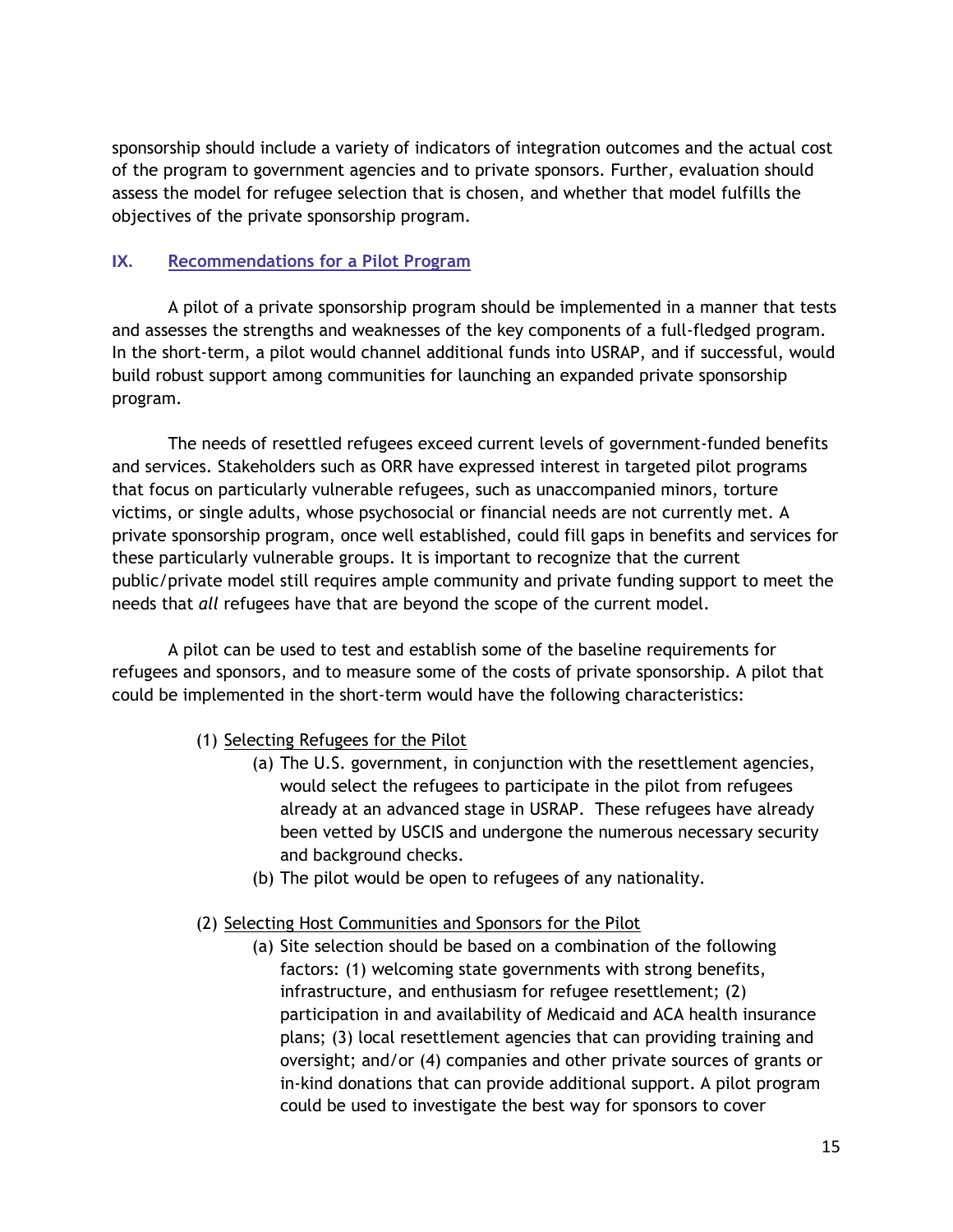healthcare costs, and to assess the average cost of health care to sponsors.

- (b) States that have indicated their support for the refugee resettlement program include: New York, Connecticut, Rhode Island, Vermont, Pennsylvania, Delaware, Washington, Oregon, California, Hawaii, Colorado, and Utah.
- (c) Sponsors would be identified and selected by resettlement agencies, drawing upon individuals and community groups that have shown interest.
- (d) Sponsors would be trained, supervised, and monitored by resettlement agencies.

#### (3) Welcoming and Supporting Refugees

- (a) Sponsors may be asked to provide a financial contribution to PRM and USCIS to cover pre-arrival processing costs. This could be provided directly by the sponsor or raised from voluntary community contributions.
- (b) IOM travel loans will remain available to refugees in the pilot. Sponsors will have the option to pay for the travel of the refugee family.
- (c) Sponsors would provide financial sponsorship for one year, though the means of doing so should be flexible in order to test different methods. While some sponsors may be able to demonstrate that they can finance all reception and placement benefits, cover community integration and mentoring services, and pay for or provide long-term integration and self-sufficiency support for one year, other sponsors can participate if other sources (such as companies) can provide cash or in-kind donations that cover state expenditures on behalf of refugees.
- (d) Sponsors should provide a fixed monetary contribution to the partner resettlement agency or other partner organization. This sum is used to cover costs for training sponsors, benefits and services provided to the refugee through the resettlement agency, and costs related to monitoring and evaluation.
- (e) Sponsors should ensure that sponsored refugees adjust status to legal permanent residents.
- (4) Monitoring and Evaluation of the Pilot
	- (a) A robust evaluation process should be created prior to the start of the pilot to ensure that appropriate objectives are established and relevant data is collected throughout the pilot.
	- (b) Refugees should be involved in the evaluation process throughout their participation in the pilot and after the pilot concludes.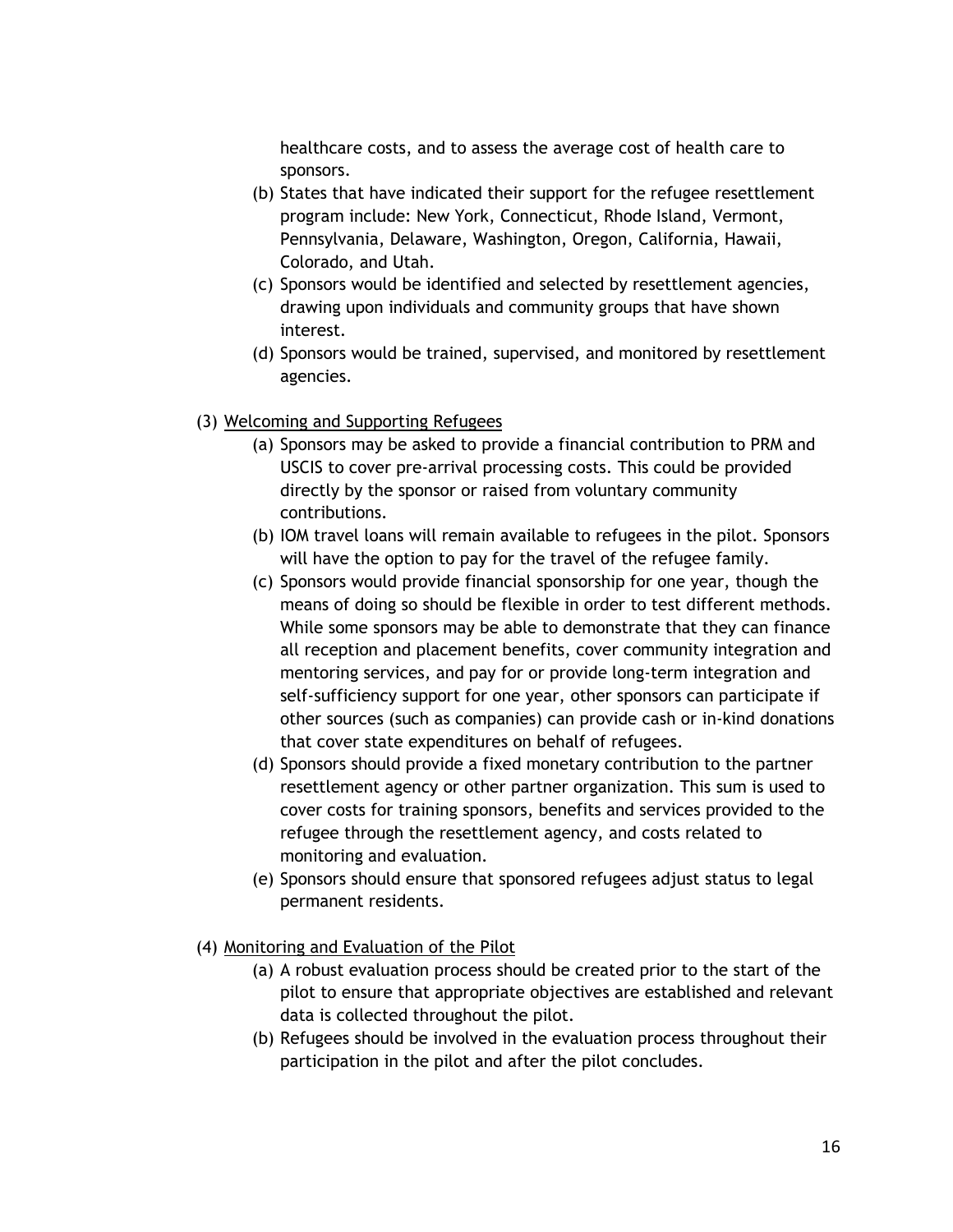# Afterword

Although the civil war in Syria and the resulting refugee crisis started many years ago, it first registered on our national consciousness in September 2015. This is when images of 3- yearold Alan Kurdi's body, washed ashore after the boat carrying his family capsized, were broadcast to a horrified audience. Those tragic images served as a wake-up call for many Americans who began looking for ways to help refugees fleeing persecution, violence, and war worldwide.

The magnitude of the current refugee crisis—unprecedented in recorded history—has led many in the U.S. to push for ways to harness the tremendous goodwill of everyday Americans looking to do their part to help. The idea of private refugee sponsorship answers the question refugee advocates receive from Americans on a daily basis: how can I help?

Private refugee sponsorship offers individuals, communities, and charities the opportunity to support refugees in addition to those admitted under the federal cap. Thanks to IRAP and Human Rights First's important new report, Private Sponsorship of Refugee Resettlement in the United States: Guiding Principles and Recommendations, the specifics for what such a program could look like are now clear.

Private refugee sponsorship offers a new platform to those who want to help those impacted by the current humanitarian crisis. It provides a more direct pathway of support and allows Americans to forge deeply personal connections with refugees. Moreover, such a program fosters a robust pro-refugee constituency, while increasing private sector and philanthropic involvement in resettlement. Such a program increases America's capacity to resettle refugees and infuses new resources into our refugee programs.

IRAP and Human Rights First's report serves a crucial new function in the effort to launch private sponsorship in America: it answers many hard questions about how exactly the U.S. could create such a program. For example, questions about strategies to set the private quota, the process to select both sponsor and refugee, what sponsorship would entail for post- and pre-arrival services, the structure of a pilot, and others are answered cogently in the report, drawing on the expertise of leading refugee authorities and the successful Canadian model of private sponsorship.

As announced in September, a refugee sponsorship pilot program is under consideration at the U.S. State Department. With this report, administration officials have a clear road-map to use for what a private refugee sponsorship pilot project should look like in 2017.

America's tradition of openness, compassion, philanthropy, and freedom should compel policymakers to launch a private refugee sponsorship program to further improve our refugee